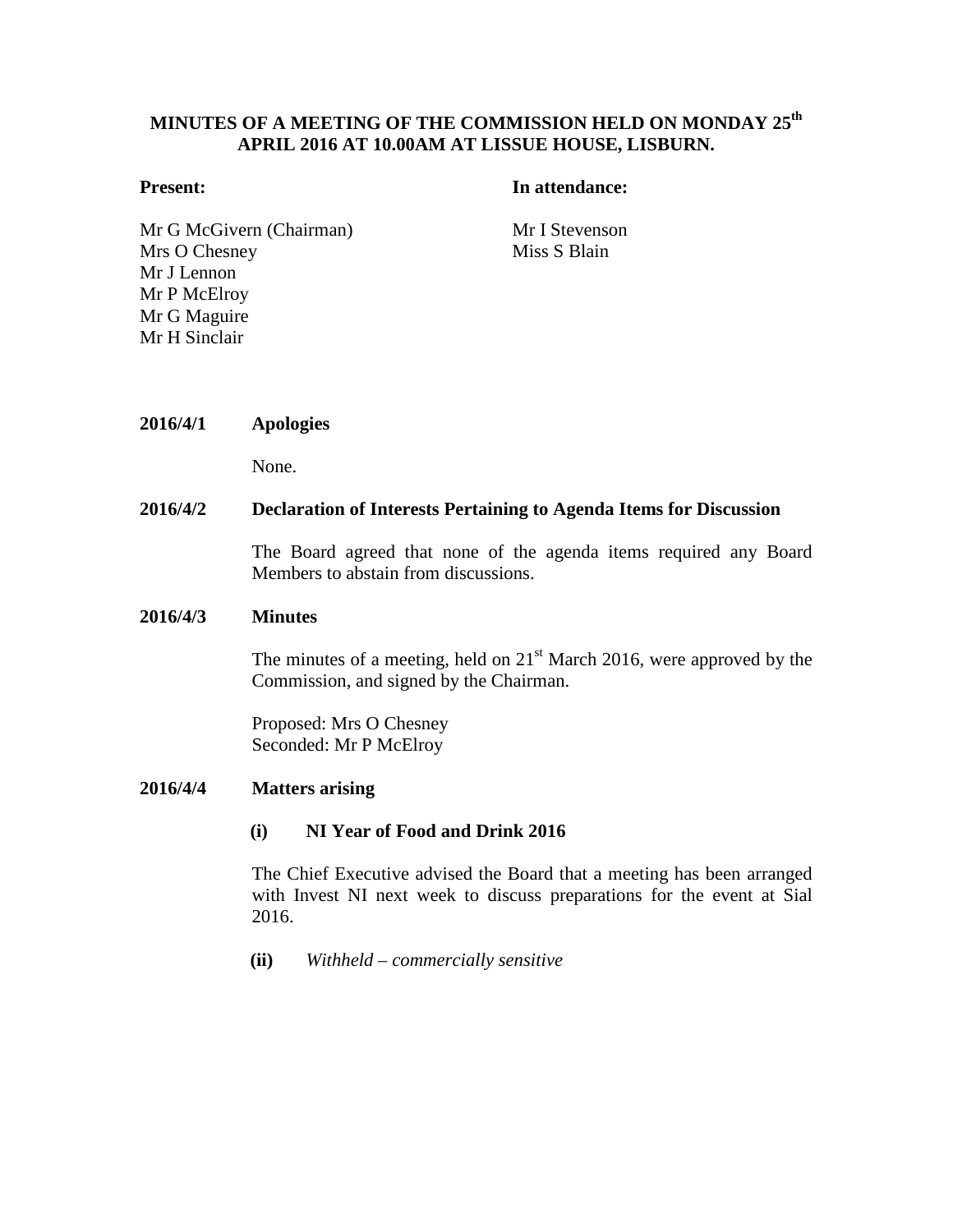## **2016/4/5 Minutes of Joint DARD/LMC Board Meeting**

The minutes of the meeting held on  $17<sup>th</sup>$  February 2016 had been forwarded by DARD and noted by the Board.

**Action Point:** The Board agreed that LMC will develop a 3 year plan outlining strategies which will require access to LMC reserves. Areas to be considered will be indicative at this stage as specific projects are not yet developed.

## **2016/4/6 Chairman's Report**

The Chairman reported on meetings he had attended since the last Board meeting.

- Special Advisor to Minister O'Neill The Chairman met with Liam Lappin and discussed a wide range of issues including the price differential, supply chain forum, country of origin labelling, Brexit, departmental restructuring and BSE status. LMC sent Mr Lappin a briefing document with further detail on a number of these issues.
- UFU President's Dinner at City Hall The Chairman and Chief Executive attended this event.
- Meeting with Colette McMaster DARD Discussed the draft strategic/business plans, DARD/DAERA restructuring and the move to Ballykelly, use of LMC reserves and delegated limits.

**Action Point:** The Chief Executive will contact Head of Internal Audit to progress delegated limits increase. Depending on the outcome of the Chief Executive's discussions, the Chairman may also discuss the subject with the Permanent Secretary.

**Action Point:** Mr J Lennon will forward a copy of his delegated limits to the Chief Executive.

• AGM of Strangford Down Lamb Group The Chairman and Chief Executive attended the AGM. The Chairman made a presentation to the group and there was a good open discussion with LMC on a wide range of issues including market access, promotion and supply chain operation.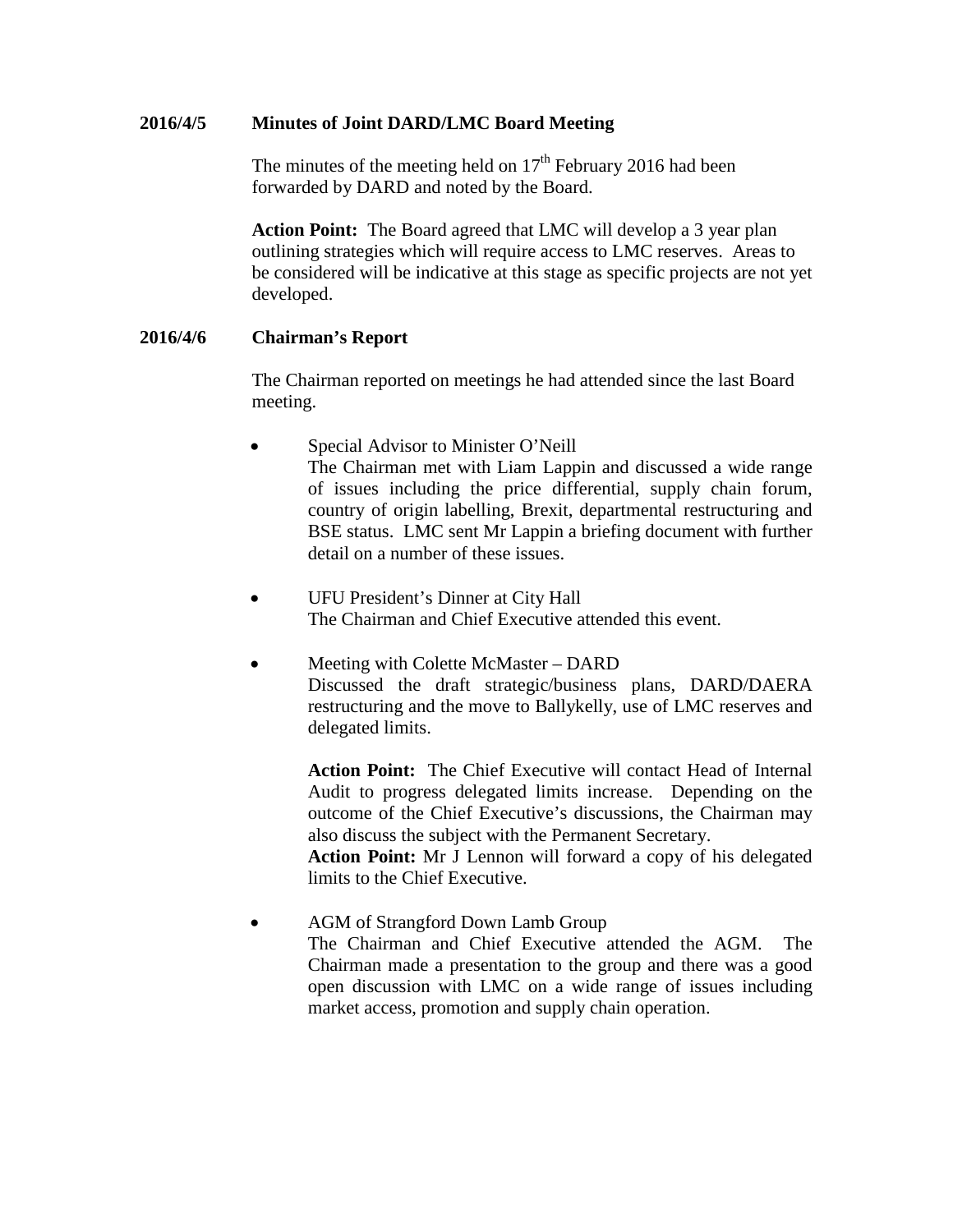## **2016/4/7 Chief Executive's Report**

The Chief Executive had circulated a report prior to the meeting.

## **(i) Follow up to LMC Price Differential Report**

**Action Point:** LMC is intending to hold an event to assist key stakeholders with the progression of specific recommendations in the price differential report. Speakers from DAERA and Bord Bia will be invited to attend.

## **(ii) IMS World Meat Congress 2016 - Uruguay**

**Action Point:** The Board agreed that LMC will send 2 attendees to the congress and invite up to 4 key stakeholders.

## **2016/4/8 LMC Board Self-Assessment**

The Chief Executive had circulated a consolidated document which recorded the individual Board member's responses. The Board discussed the combined responses and agreed action points.

## **Action Points:**

- 1. The Board will invite the newly appointed Deputy Secretary in DAERA for Food and Farming, Mr N Fulton, to a LMC Board Meeting;
- 2. The Board will seek further opportunities to engage/meet LMC staff including Balmoral Show;
- 3. The Board will attend a refresher training course during their term in office; and
- 4. The Board will meet with key stakeholders on a quarterly basis and the UFU Beef and Sheep Committee annually. Meetings will have agreed agenda items against which progress can be reported.

## **2016/4/9 LMC response to CAP Coupled Support Consultation**

The Chief Executive had circulated a draft response to the Board for consideration.

**Action Point:** Subject to a small addition, the Board approved the draft response. The Chief Executive will forward the approved consultation response to DARD.